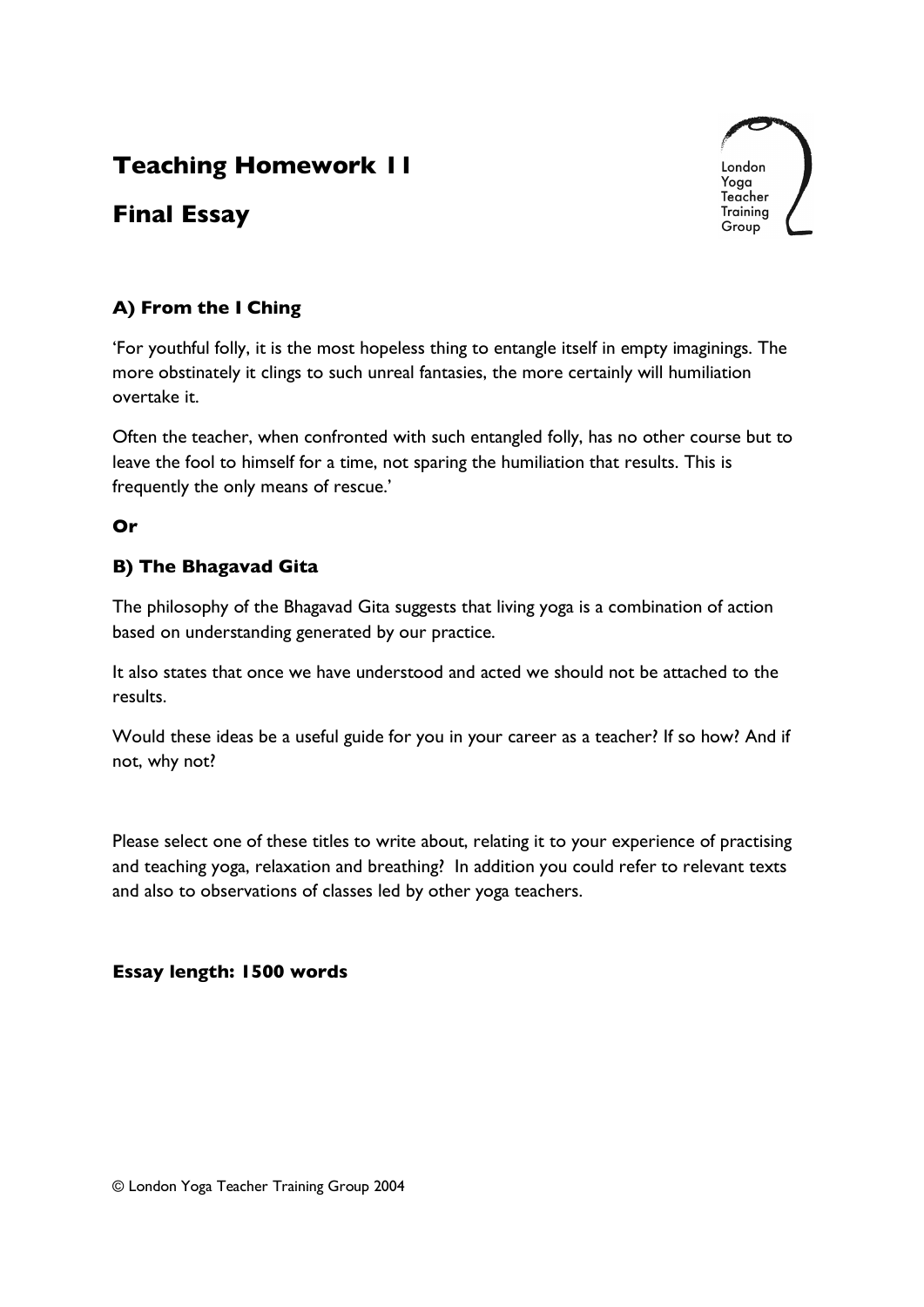# **Guidelines**

### **Presentation**

- neat and legible
- typed
- double spaced
- use of paragraphs
- correct spelling, grammar and punctuation
- bibliography (author, year of publication, book title, publisher etc)

### **Structure**

- clear, concise and logical structure
- introduction relevant to title, main body and conclusion
- paragraphs leading into one another with logical progression
- good summing up

### **Research**

This should be:

- relevant
- refer to several sources
- sufficient to cover necessary areas

#### **Content**

- sound argument with clear distinction between opinion and fact
- clarity of expression
- evidence of originality and independent thought
- draw on individual experience

#### © London Yoga Teacher Training Group 2004